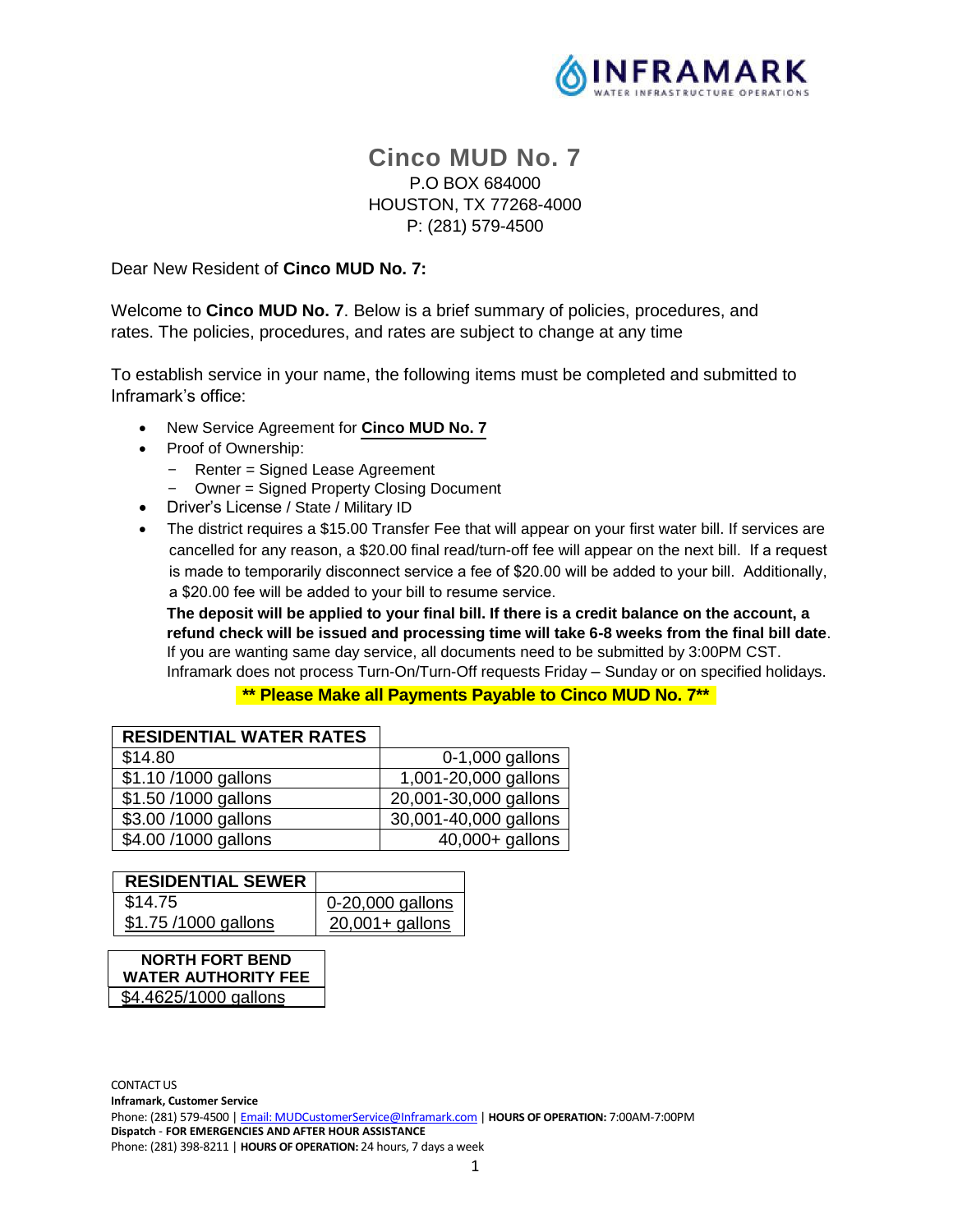

## **A 10% penalty will be assessed if payment is received after the due date. This amount is shown in the "AFTER DUE DATE" section on your bill.**

## **Delinquent**

If your account becomes past due, a disconnection notice will be sent to your address that may include your past due and current balance. **A letter fee of \$10.00 and door tag fee of \$15.00**  will be assessed to your account and specified on the disconnection notice is the amount that is due to avoid termination of service. If full payment is not received as directed on the disconnection notice, your service will be disconnected. If service is disconnected, a **\$50.00 reconnection fee** and a **\$300.00 disconnection deposit** will be added to tenant accounts; whereas Owners will receive a **disconnection deposit** of **\$150**. The full balance of your account will be required to restore service, payable by cashier's check or money order only. The payment for disconnection of service is due by 4:00PM CST Monday through Friday, to restore with same day service. If your district offers after-hour services, payments made after 4:00PM CST will be subject to after-hours fees.

*NOTE: Once an account is turned off due to a non-payment: Payments made online, by QR reader, over-the-phone, or mailed, are not acceptable forms of payment to restore services.*

## **Payment Options Note: If a check payment is returned unpaid by your bank (for any reason) a \$25.00 returned item fee will be added to your bill.**

- **Online**
	- Payment Method:
		- Credit/Debit Card, convenience fee 3% of payment amount
		- Electronic Check, convenience fee of \$1.00
	- www.paymyinframarkbill.com

#### • **QR Readers "InstaPay"**

- Payment Method: Credit/Debit Card, convenience fee 3% of payment amount
- Electronic Check, convenience fee of \$1.00
- **Over-the-Phone**
	- Payment Method: Credit/Debit Card, convenience fee 3% of payment amount
	- English: Select Option "1"
	- Spanish: Select Option "2"

## • **Mail-In (Personal Check/Bill Pay)**

- ATTN TO: Cinco MUD No. 7
- P.O BOX 684000
- Houston, TX, 77268
- **In-Person**
	- Payment Method: Personal Check, Money Order or Cashier's Check Location: Inframark – Grandway West